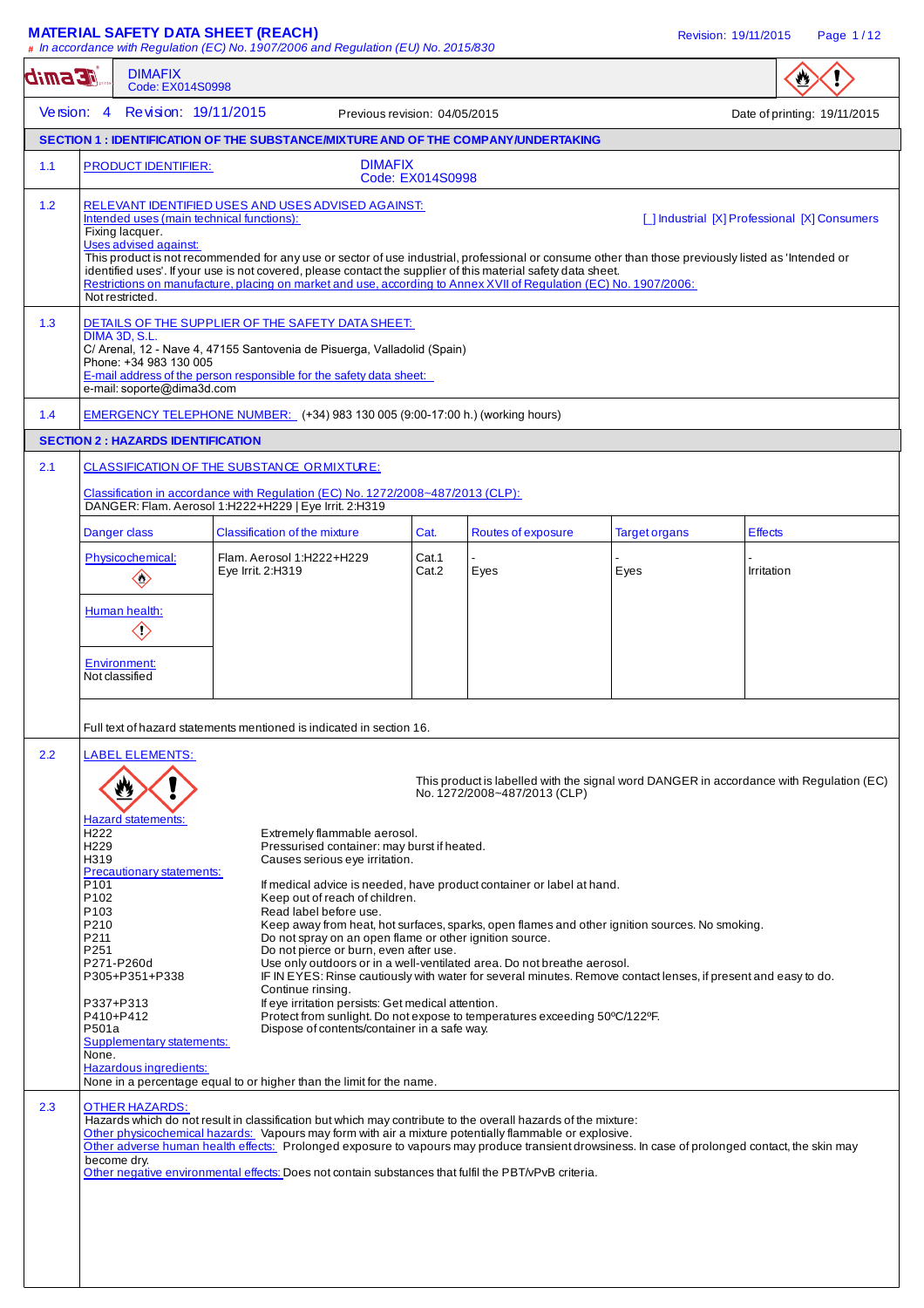### **MATERIAL SAFETY DATA SHEET (REACH)** Revision: 19/11/2015 Page 2 / 12

| <b>AE Smib</b> |                             | <b>DIMAFIX</b>                                                                 | Code: EX014S0998                                                                                                                                                                                                                                                                        |                         |                                                           |
|----------------|-----------------------------|--------------------------------------------------------------------------------|-----------------------------------------------------------------------------------------------------------------------------------------------------------------------------------------------------------------------------------------------------------------------------------------|-------------------------|-----------------------------------------------------------|
|                |                             |                                                                                | <b>SECTION 3 : COMPOSITION/INFORMATION ON INGREDIENTS</b>                                                                                                                                                                                                                               |                         |                                                           |
| 3.1            |                             | <b>SUBSTANCES:</b><br>Not applicable (mixture).                                |                                                                                                                                                                                                                                                                                         |                         |                                                           |
| 3.2            | Aerosol.                    | <b>MIXTURES:</b><br>This product is a mixture.<br><b>Chemical description:</b> | <b>HAZARDOUS INGREDIENTS:</b><br>Substances taking part in a percentage higher than the exemption limit:                                                                                                                                                                                |                         |                                                           |
|                | $\diamondsuit$              | $60 < 70 \%$                                                                   | Dimethyl ether<br>CAS: 115-10-6, EC: 204-065-8<br>CLP: Danger: Flam. Gas 1:H220   Press. Gas.:H280                                                                                                                                                                                      | REACH: 01-2119472128-37 | Index No. 603-019-00-8<br>$<$ REACH                       |
|                |                             | $25 < 30 \%$<br>◈                                                              | Ethyl alcohol<br>CAS: 64-17-5, EC: 200-578-6<br>CLP: Danger: Flam. Liq. 2:H225   Eye Irrit. 2:H319                                                                                                                                                                                      | REACH: 01-2119457610-43 | Index No. 603-002-00-5<br>$<\sf REACH$                    |
|                |                             | $5 < 10 \%$<br>◇◇◇                                                             | Isopropyl alcohol<br>CAS: 67-63-0, EC: 200-661-7<br>CLP: Danger: Flam. Liq. 2:H225   Eye Irrit. 2:H319   STOT SE (narcosis) 3:H336                                                                                                                                                      | REACH: 01-2119457558-25 | Index No. 603-117-00-0<br><reach atp01<="" td=""></reach> |
|                | Impurities:<br>Stabilizers: |                                                                                | Does not contain other components or impurities which will influence the classification of the product.                                                                                                                                                                                 |                         |                                                           |
|                | None                        | Reference to other sections:                                                   | For more information on hazardous ingredients, see sections 8, 11, 12 and 16.                                                                                                                                                                                                           |                         |                                                           |
|                | None<br>None                |                                                                                | <b>SUBSTANCES OF VERY HIGH CONCERN (SVHC):</b><br># List updated by ECHA on 15/06/2015.<br>Substances SVHC subject to authorisation, included in Annex XIV of Regulation (EC) no. 1907/2006:<br>Substances SVHC candidate to be included in Annex XIV of Regulation (EC) no. 1907/2006: |                         |                                                           |
|                |                             |                                                                                | PERSISTENT, BIOACCUMULABLE AND TOXIC PBT, OR VERY PERSIST ENT AND VERY BIOACCUMULABLE VPVB SUBSTANCES:<br>Does not contain substances that fulfill the PBT/vPvB criteria.                                                                                                               |                         |                                                           |
|                |                             |                                                                                |                                                                                                                                                                                                                                                                                         |                         |                                                           |
|                |                             |                                                                                |                                                                                                                                                                                                                                                                                         |                         |                                                           |
|                |                             |                                                                                |                                                                                                                                                                                                                                                                                         |                         |                                                           |
|                |                             |                                                                                |                                                                                                                                                                                                                                                                                         |                         |                                                           |
|                |                             |                                                                                |                                                                                                                                                                                                                                                                                         |                         |                                                           |
|                |                             |                                                                                |                                                                                                                                                                                                                                                                                         |                         |                                                           |
|                |                             |                                                                                |                                                                                                                                                                                                                                                                                         |                         |                                                           |
|                |                             |                                                                                |                                                                                                                                                                                                                                                                                         |                         |                                                           |
|                |                             |                                                                                |                                                                                                                                                                                                                                                                                         |                         |                                                           |
|                |                             |                                                                                |                                                                                                                                                                                                                                                                                         |                         |                                                           |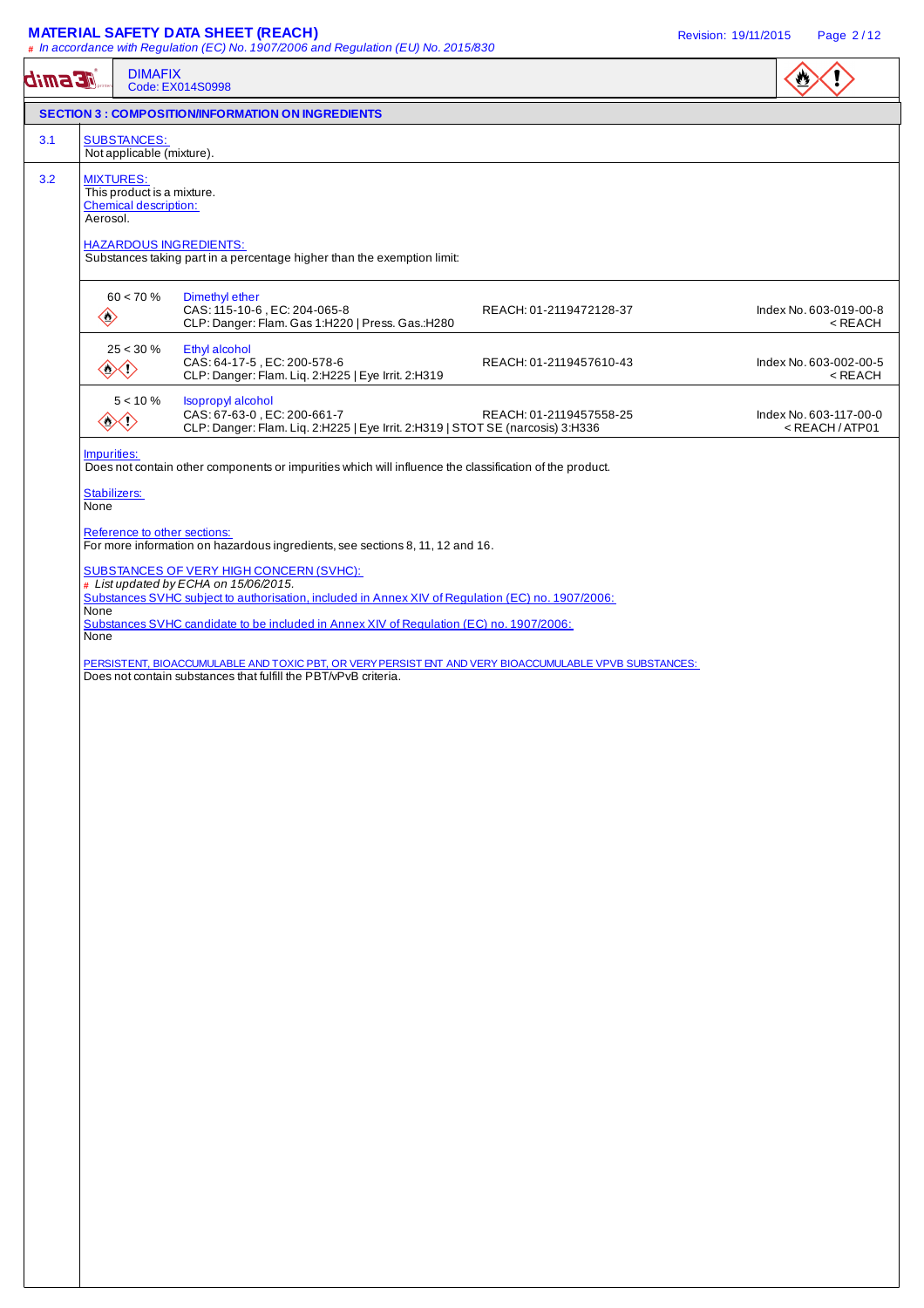### **MATERIAL SAFETY DATA SHEET (REACH)** Revision: 19/11/2015 Page 3 / 12

**#** In accordance with Regulation (EC) No. 1907/2006 and Regulation (EU) No. 2015/830

| <b>JE smib</b> | <b>DIMAFIX</b><br>Code: EX014S0998                                                                                                                                                                                                                                                                                                                                                                                                                                                                     | # In accordance with Regulation (EC) No. 1907/2006 and Regulation (EU) No. 2015/830                                                                                                                                                                                                                                                                          |                                                                                                                                                                                                                                                                                                              |  |  |  |  |
|----------------|--------------------------------------------------------------------------------------------------------------------------------------------------------------------------------------------------------------------------------------------------------------------------------------------------------------------------------------------------------------------------------------------------------------------------------------------------------------------------------------------------------|--------------------------------------------------------------------------------------------------------------------------------------------------------------------------------------------------------------------------------------------------------------------------------------------------------------------------------------------------------------|--------------------------------------------------------------------------------------------------------------------------------------------------------------------------------------------------------------------------------------------------------------------------------------------------------------|--|--|--|--|
|                | <b>SECTION 4 : FIRST AID MEASURES</b>                                                                                                                                                                                                                                                                                                                                                                                                                                                                  |                                                                                                                                                                                                                                                                                                                                                              |                                                                                                                                                                                                                                                                                                              |  |  |  |  |
| 4.1<br>4.2     | DESCRIPTION OF FIRST-AID MEASURES AND MAIN SYMPTOMS AND EFFECTS, ACUTE AND DELAYED:<br>Symptoms may occur after exposure, so that in case of direct exposure to the product, when in doubt, or when symptoms persist, seek<br>medical attention. Never give anything by mouth to an unconscious person. Lifeguards should pay attention to self-protection and use the<br>recommended protective equipment if there is a possibility of exposure. Wear protective gloves when administering first aid. |                                                                                                                                                                                                                                                                                                                                                              |                                                                                                                                                                                                                                                                                                              |  |  |  |  |
|                | Route of exposure                                                                                                                                                                                                                                                                                                                                                                                                                                                                                      | Symptoms and effects, acute and delayed                                                                                                                                                                                                                                                                                                                      | Description of first-aid measures                                                                                                                                                                                                                                                                            |  |  |  |  |
|                | Inhalation:                                                                                                                                                                                                                                                                                                                                                                                                                                                                                            | Inhalation of solvent vapours may produce headache,<br>dizziness, fatigue, muscular weakness, drowsiness<br>and, in extreme cases, unconsciousness.                                                                                                                                                                                                          | Remove the patient out of the contaminated area into the fresh<br>air. If breathing is irregular or stops, administer artificial<br>respiration. If the person is unconscious, place in appropriate<br>recovery position. Keep the patient warm and at rest until<br>medical attention arrives.              |  |  |  |  |
|                | Skin:                                                                                                                                                                                                                                                                                                                                                                                                                                                                                                  | In case of prolonged contact, the skin may become dry.                                                                                                                                                                                                                                                                                                       | Remove immediately contaminated clothing. Wash thoroughly<br>the affected area with plenty of cold or lukewarm water and<br>neutral soap, or use a suitable skin cleanser. Do not use<br>solvents or thinners.                                                                                               |  |  |  |  |
|                | Eyes:<br>$\langle \!\! \downarrow \rangle$                                                                                                                                                                                                                                                                                                                                                                                                                                                             | Contact with the eyes produces redness and pain.                                                                                                                                                                                                                                                                                                             | Remove contact lenses. Rinse eyes copiously by irrigation with<br>plenty of clean, fresh water for at least 15 minutes, holding the<br>eyelids apart, until the irritation is reduced. Call a physician<br>immediately.                                                                                      |  |  |  |  |
|                | Ingestion:                                                                                                                                                                                                                                                                                                                                                                                                                                                                                             | If swallowed, may cause irritation of the throat,<br>abdominal pain, drowsiness, nausea, vomiting and<br>diarrhoea.                                                                                                                                                                                                                                          | If swallowed, seek medical advice immediately and show<br>container or label. Do not induce vomiting. Keep the patient at<br>rest.                                                                                                                                                                           |  |  |  |  |
| 4.3            |                                                                                                                                                                                                                                                                                                                                                                                                                                                                                                        | INDICATION OF ANY IMMEDIATE MEDICAL ATTENTION AND SPECIAL TREATMENT NEEDED:<br>Notes to physician: Treatment should be directed at the control of symptoms and the clinical condition of the patient.<br>Antidotes and contraindications: Specific antidote not known.                                                                                       |                                                                                                                                                                                                                                                                                                              |  |  |  |  |
|                | <b>SECTION 5 : FIRE-FIGHTING MEASURES</b>                                                                                                                                                                                                                                                                                                                                                                                                                                                              |                                                                                                                                                                                                                                                                                                                                                              |                                                                                                                                                                                                                                                                                                              |  |  |  |  |
| 5.1            | <b>EXTINGUISHING MEDIA:</b>                                                                                                                                                                                                                                                                                                                                                                                                                                                                            | water jet. Direct water jet may not be effective to extinguish the fire, since the fire may spread.                                                                                                                                                                                                                                                          | Extinguishing powder or CO2. In the case of more important fires, also alcohol resistant foam and water spray/mist. Do not use for extinguishing: direct                                                                                                                                                     |  |  |  |  |
| 5.2            |                                                                                                                                                                                                                                                                                                                                                                                                                                                                                                        | SPECIAL HAZARDS ARISING FROM THE SUBSTANCE OR MIXTURE:<br>carbon dioxide, nitrogen oxides. Irritant. Exposure to combustion or decomposition products may be a hazard to health.                                                                                                                                                                             | Decomposes when heated intensely. As consequence of combustion or thermal decomposition, hazardous products may be produced: carbon monoxide,                                                                                                                                                                |  |  |  |  |
| 5.3            | <b>ADVICE FOR FIREFIGHTERS:</b>                                                                                                                                                                                                                                                                                                                                                                                                                                                                        | apparatus, gloves, protective glasses or face masks and boots. If the fire-proof protective equipment is not available or not used, combat fire from a<br>sheltered position or at a safe distance. The standard EN469 provides a basic level of protection for chemical incidents.<br>allow fire-fighting residue to enter drains, sewers or water courses. | Special protective equipment: Depending on magnitude of fire, heat-proof protective clothing may be required, appropriate independent breathing<br>Other recommendations: Cool with water the tanks, cisterns or containers close to sources of heat or fire. Bear in mind the direction of the wind. Do not |  |  |  |  |
|                |                                                                                                                                                                                                                                                                                                                                                                                                                                                                                                        | <b>SECTION 6 : ACCIDENTAL RELEASE MEASURES</b>                                                                                                                                                                                                                                                                                                               |                                                                                                                                                                                                                                                                                                              |  |  |  |  |
| 6.1            |                                                                                                                                                                                                                                                                                                                                                                                                                                                                                                        | PERSONAL PRECAUTIONS, PROTECTIVE EQUIPMENT AND EMERGENCY PROCEDURES:<br>vapours. Keep people without protection in opossition to the wind direction.                                                                                                                                                                                                         | Eliminate possible sources of ignition and when appropriate, ventilate the area. Do not smoke. Avoid dired contact with this product. Avoid breathing                                                                                                                                                        |  |  |  |  |
| 6.2            | <b>ENVIRONMENTAL PRECAUTIONS:</b>                                                                                                                                                                                                                                                                                                                                                                                                                                                                      | sewages, inform the appropriate authorities in accordance with local regulations.                                                                                                                                                                                                                                                                            | Avoid contamination of drains, surface or subterranean water and soil. In the case of large scale spills or when the product contaminates lakes, rivers or                                                                                                                                                   |  |  |  |  |
| 6.3            | container.                                                                                                                                                                                                                                                                                                                                                                                                                                                                                             | <b>METHODS AND MATERIAL FOR CONTAINMENT AND CLEANING UP:</b>                                                                                                                                                                                                                                                                                                 | Contain and mop up spills with non-combustible absorbent materials (earth, sand, vermiculite, diatomaceous earth, etc). Keep the remains in a closed                                                                                                                                                         |  |  |  |  |
| 6.4            | REFERENCE TO OTHER SECTIONS:                                                                                                                                                                                                                                                                                                                                                                                                                                                                           | For contact information in case of emergency, see section 1.<br>For information on safe handling, see section 7.<br>For exposure controls and personal protection measures, see section 8.<br>For subsequent waste disposal, follow the recommendations in section 13.                                                                                       |                                                                                                                                                                                                                                                                                                              |  |  |  |  |
|                |                                                                                                                                                                                                                                                                                                                                                                                                                                                                                                        |                                                                                                                                                                                                                                                                                                                                                              |                                                                                                                                                                                                                                                                                                              |  |  |  |  |
|                |                                                                                                                                                                                                                                                                                                                                                                                                                                                                                                        |                                                                                                                                                                                                                                                                                                                                                              |                                                                                                                                                                                                                                                                                                              |  |  |  |  |
|                |                                                                                                                                                                                                                                                                                                                                                                                                                                                                                                        |                                                                                                                                                                                                                                                                                                                                                              |                                                                                                                                                                                                                                                                                                              |  |  |  |  |
|                |                                                                                                                                                                                                                                                                                                                                                                                                                                                                                                        |                                                                                                                                                                                                                                                                                                                                                              |                                                                                                                                                                                                                                                                                                              |  |  |  |  |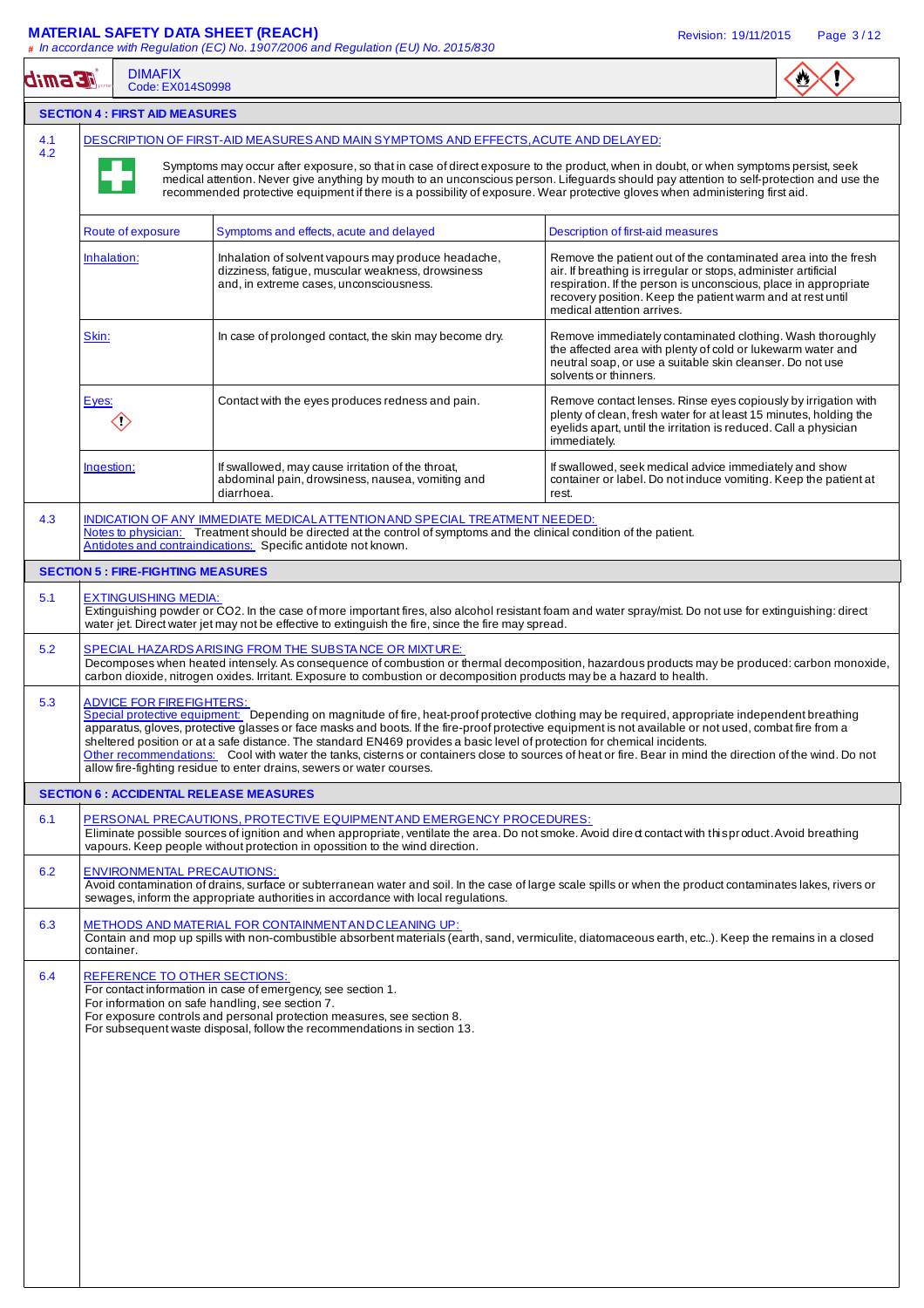### **MATERIAL SAFETY DATA SHEET (REACH)** Revision: 19/11/2015 Page 4 / 12

| <b>E Smib</b> | <b>DIMAFIX</b><br>Code: EX014S0998                                                                                                                                                                                                                                                                                                                                                                                                                                                                                                                                                                                                                                                                                                                                                                                                                                                                                                                                                                                                                                                                                                                                                                                                                                                                                                                                                                                                                                                                                                                                                                                                                 |  |
|---------------|----------------------------------------------------------------------------------------------------------------------------------------------------------------------------------------------------------------------------------------------------------------------------------------------------------------------------------------------------------------------------------------------------------------------------------------------------------------------------------------------------------------------------------------------------------------------------------------------------------------------------------------------------------------------------------------------------------------------------------------------------------------------------------------------------------------------------------------------------------------------------------------------------------------------------------------------------------------------------------------------------------------------------------------------------------------------------------------------------------------------------------------------------------------------------------------------------------------------------------------------------------------------------------------------------------------------------------------------------------------------------------------------------------------------------------------------------------------------------------------------------------------------------------------------------------------------------------------------------------------------------------------------------|--|
|               | <b>SECTION 7: HANDLING AND STORAGE</b>                                                                                                                                                                                                                                                                                                                                                                                                                                                                                                                                                                                                                                                                                                                                                                                                                                                                                                                                                                                                                                                                                                                                                                                                                                                                                                                                                                                                                                                                                                                                                                                                             |  |
| 7.1<br>7.2    | PRECAUTIONS FOR SAFE HANDLING:<br>Comply with the existing legislation on health and safety at work.<br><b>General recommendations:</b><br>Avoid any type of leakage or escape.<br>Recommendations for the prevention of fire and explosion risks:<br>Pressurised container. Protect from sunlight and do not expose to temperature exceeding 50°C. Do not pierce or burn, even after use. Do not spray on a<br>naked flame or any incandescent material. Do not smoke.<br>- Flash point<br>$-39.$ °C<br>- Autoignition temperature<br>282. $^{\circ}$ C<br>- Upper/lower flammability or explosive limits<br>3.2 - 23.5 % Volume 25°C<br>Recommendations for the prevention of toxicological risks:<br>Do noteat, drink or smoke while handling. After handling, wash hands with soap and water. Avoid applying the product directly to people, animals, plants<br>or foodstuffs. For exposure controls and personal protection measures, see section 8.<br>Recommendations for the prevention of environmental contamination:<br>It is not considered a danger to the environment. In the case of accidental spillage, follow the instructions indicated in section 6.<br>CONDITIONS FOR SAFE STORAGE, INCLUDING ANY INCOMPATIBILITIES:<br>Prevent unauthorized access. Keep out of reach of children. This product should be stored isolated from heat and electrical sources. Do not smoke in<br>storage area. If possible, avoid direct contact with sunlight. Avoid extreme humidity conditions. For more information, see section 10.<br><b>Class of store</b><br>According to current legislation.<br>Maximum storage period<br>24. months |  |
|               | Temperature interval<br>min: 5. °C, max: 50. °C (recommended).<br>Incompatible materials:<br>Keep away from oxidixing agents, from strongly alkaline and strongly acid materials.<br>Type of packaging:<br>According to current legislation.<br>Limit quantity (Seveso III): Directive 96/82/EC~2003/105/EC:<br>Lower threshold: 50 tons, Upper threshold: 200 tons                                                                                                                                                                                                                                                                                                                                                                                                                                                                                                                                                                                                                                                                                                                                                                                                                                                                                                                                                                                                                                                                                                                                                                                                                                                                                |  |
| 7.3           | <b>SPECIFIC END USES:</b><br>For the use of this product do not exist particular recommendations apart from that already indicated.                                                                                                                                                                                                                                                                                                                                                                                                                                                                                                                                                                                                                                                                                                                                                                                                                                                                                                                                                                                                                                                                                                                                                                                                                                                                                                                                                                                                                                                                                                                |  |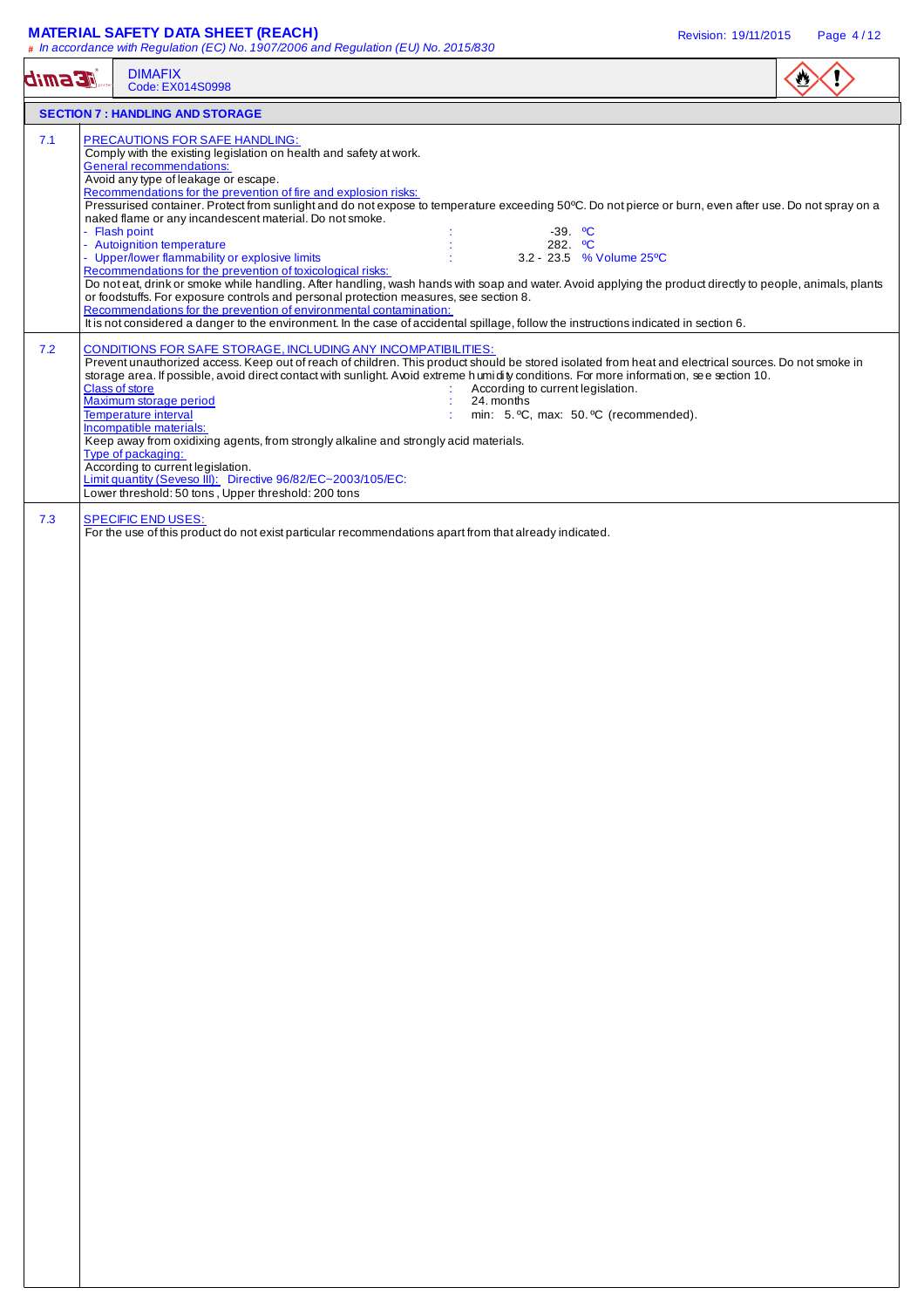### **MATERIAL SAFETY DATA SHEET (REACH)** And the state of the state of the revision: 19/11/2015 Page 5/12

#### DIMAFIX **TE Smib** Code: EX014S0998 **SECTION 8 : EXPOSURE CONTROLS/PERSONAL PROTECTION**  8.1 CONTROL PARAMETERS If a product contains ingredients with exposure limits, may be necessary a personnel monitoring, work place or biological, to determine the effectiveness of the ventilation or other control measures and/or the necessity to use respiratory protective equipment. Reference should be made to EN689, EN14042 and EN482 standard concerning methods for assesing the exposure by inhalation to chemical agents, and exposure to chemical and biological agents. Reference should be also made to national guidance documents for methods for the determination of dangerous substances. OCCUPATIONAL EXPOSURE LIMIT VALUES (TLV) AGCIH 2013 Year TLV-TWA TLV-STEL Remarks ppm mg/m3 ppm mg/m3<br>1000. 1920. -Dimethyl ether **1000.** The commended Christian Ethyl alcohol and the commended term in the commended of the commended term in the commended of the commended of the commended term in the commended of the commended of the co Ethyl alcohol 1996 1000. 1880. - - A4 Isopropyl alcohol 2003 200. 491. 400. 982. A4 TLV - Threshold Limit Value, TWA - Time Weighted Average, STEL - Short Term Exposure Limit. A4 - Non classified as carcinogenic in humans. BIOLOGICAL LIMIT VALUES: Not stablished DERIVED NO-EFFECT LEVEL (DNEL): Derived no-effect level (DNEL) is a level of exposure that is considered safe, derived from toxicity data according to specific guidances included in REACH. DNEL values may differ from a occupational exposure limit (OEL) for the same chemical. OEL values may come recommended by a particular company, a government regulatory agency or an organization of experts. Although considered protective of health, the OEL values are derived by a process different of REACH. Derived no-effect level, workers: Notified the South DNEL Inhalation DNEL Cutaneous DNEL Oral - Systemic effects, acute and chronic:<br>Dimethyl ether the contract of a mg/kg bw/d a mg/kg bw/d a mg/kg bw/d a mg/kg bw/d a mg/kg bw/d a mg/kg bw/d a Dimethyl ether - (a) 1894. (c) - (a) - (c) - (a) - (c) Ethyl alcohol s/r (a) 950. (c) s/r (a) 343. (c) - (a) - (c) Isopropyl alcohol - (a)  $\sim$  (a)  $\sim$  (a)  $\sim$  (a)  $\sim$  (a)  $\sim$  (a)  $\sim$  (a)  $\sim$  (c)  $\sim$  (c)  $\sim$  (c) Derived no-effect level, workers: DNEL Inhalation DNEL Cutaneous DNEL Eyes - Local effects, acute and chronic:<br>Dimethyl ether  $\boxed{\text{mg/mol}}$  - (a) - (c)  $\boxed{\text{mg/cm2}}$  - (a) - (c)  $\boxed{\text{mg/cm2}}$ Dimethyl ether - (a) - (c) - (a) - (c) - (a) - (c) Ethyl alcohol 1900. (a) s/r (c) s/r (a) s/r (c) - (a) - (c) Isopropyl alcohol - (c) - (a) - (c) - (a) - (c) - (c) - (a) - (c) - (a) - (c) - (c) - (c) - (c) - (c) - (c) - (c) - (c) - (c) - (c) - (c) - (c) - (c) - (c) - (c) - (c) - (c) - (c) - (c) - (c) - (c) - (c) - (c) - (c) - (c) Derived no-effect level, general population: <br>- Systemic effects, acute and chronic: <br>- Systemic effects, acute and chronic: <br>- DNEL Oral mg/m3 - Systemic effects, acute and chronic:<br>
Dimethyl ether (a) 471. (c) mg/kg bw/d mg/kg bw/d mg/kg bw/d mg/kg bw/d mg/kg bw/d mg/kg bw/d mg/kg bw/d mg/kg bw/d mg/kg bw/d mg/kg bw/d mg/kg bw/d mg/kg bw/d mg/kg bw/d mg/kg bw/d Dimethyl ether - (a) 471. (c) - (a) - (c) - (a) - (c) Ethyl alcohol s/r (a) 114. (c) s/r (a) 206. (c) s/r (a) 87.0 (c)  $\begin{bmatrix} \cos(2\theta) & \cos(2\theta) & \cos(2\theta) & \cos(2\theta) & \cos(2\theta) & \cos(2\theta) & \cos(2\theta) & \cos(2\theta) & \cos(2\theta) & \cos(2\theta) & \cos(2\theta) & \cos(2\theta) & \cos(2\theta) & \cos(2\theta) & \cos(2\theta) & \cos(2\theta) & \cos(2\theta) & \cos(2\theta) & \cos(2\theta) & \cos(2\theta) & \cos(2\theta) & \cos(2\theta) & \cos(2\theta) & \cos(2\theta) & \cos(2\theta) & \cos(2\theta) & \cos(2\theta$ Derived no-effect level, general population: DNEL Inhalation DNEL Cutaneous DNEL Eyes - Local effects, acute and chronic:<br>Dimethyl ether mg/m3 mg/cm2 mg/cm2 Dimethyl ether - (a) - (c) - (a) - (c) - (a) - (c) Ethyl alcohol 950. (a) s/r (c) s/r (a) s/r (c) - (a) - (c) Isopropyl alcohol - (c) - (a) - (c) - (a) - (c) - (a) - (c) - (a) - (c) - (a) - (c) (a) - Acute, short-term exposure, (c) - Chronic, long-term or repeated exposure. (-) - DNEL not available (without data of registration REACH). s/r - DNEL not derived (not identified hazard).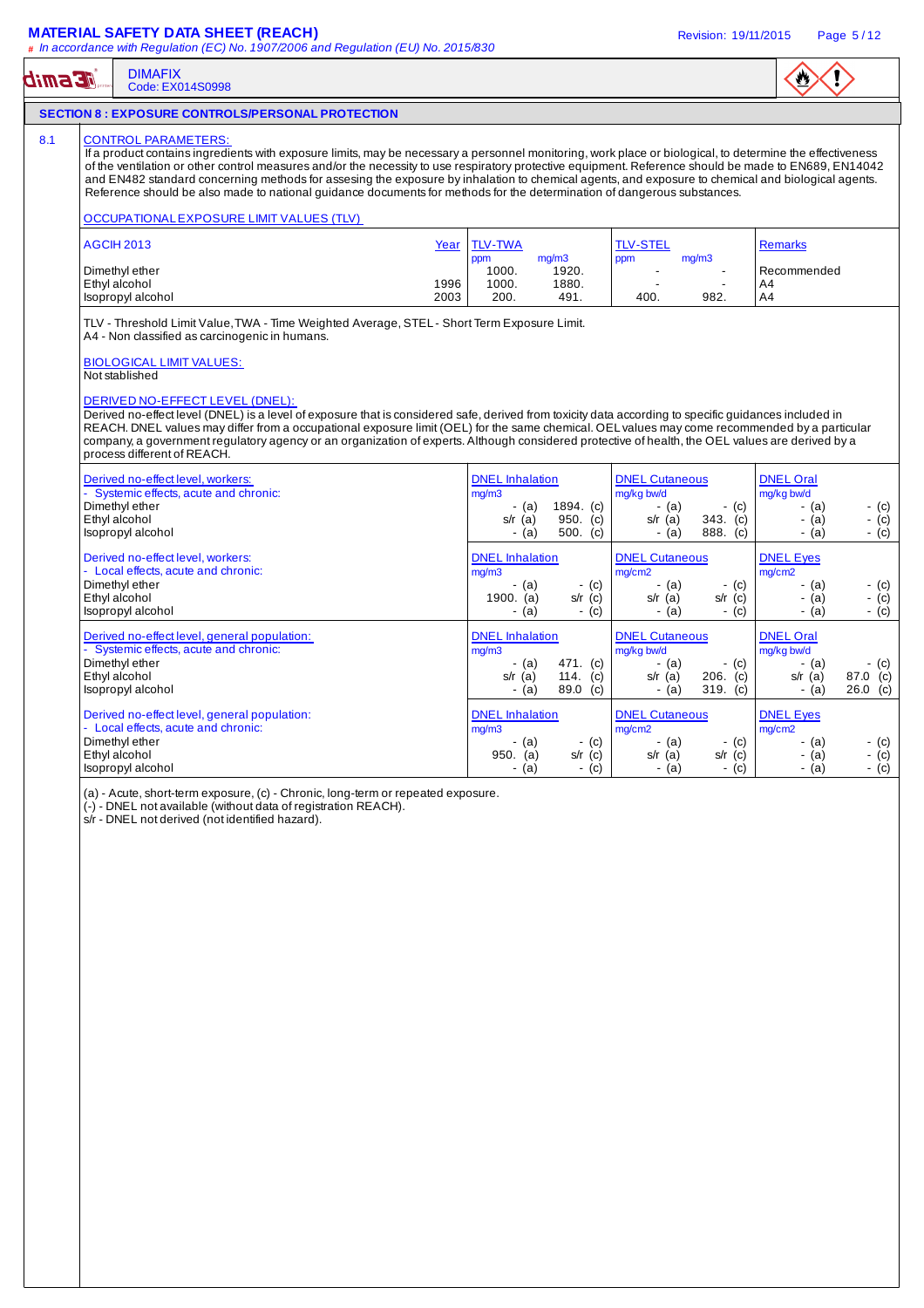### **MATERIAL SAFETY DATA SHEET (REACH)** Revision: 19/11/2015 Page 6 / 12

| <b>E smib</b>                                                                                                                                                                                                                                                                                                                                                                                                                                                                                                                                                                                                                                                                                                                                                                                                                                                                                                                                                                                                                                                                                                                                                                                                                                                                                                                                                                                                                                | <b>DIMAFIX</b><br>Code: EX014S0998                                                                 |                                                                                                                                                                                                                                                                                                                                                                                                                                                                                                                                                                                                                                                                                                                                                                                                                                                                                                                                                                                                                                |                                 |                                                         |                                                     |
|----------------------------------------------------------------------------------------------------------------------------------------------------------------------------------------------------------------------------------------------------------------------------------------------------------------------------------------------------------------------------------------------------------------------------------------------------------------------------------------------------------------------------------------------------------------------------------------------------------------------------------------------------------------------------------------------------------------------------------------------------------------------------------------------------------------------------------------------------------------------------------------------------------------------------------------------------------------------------------------------------------------------------------------------------------------------------------------------------------------------------------------------------------------------------------------------------------------------------------------------------------------------------------------------------------------------------------------------------------------------------------------------------------------------------------------------|----------------------------------------------------------------------------------------------------|--------------------------------------------------------------------------------------------------------------------------------------------------------------------------------------------------------------------------------------------------------------------------------------------------------------------------------------------------------------------------------------------------------------------------------------------------------------------------------------------------------------------------------------------------------------------------------------------------------------------------------------------------------------------------------------------------------------------------------------------------------------------------------------------------------------------------------------------------------------------------------------------------------------------------------------------------------------------------------------------------------------------------------|---------------------------------|---------------------------------------------------------|-----------------------------------------------------|
|                                                                                                                                                                                                                                                                                                                                                                                                                                                                                                                                                                                                                                                                                                                                                                                                                                                                                                                                                                                                                                                                                                                                                                                                                                                                                                                                                                                                                                              |                                                                                                    | PREDICTED NO-EFFECT CONCENTRATION (PNEC):                                                                                                                                                                                                                                                                                                                                                                                                                                                                                                                                                                                                                                                                                                                                                                                                                                                                                                                                                                                      |                                 |                                                         |                                                     |
|                                                                                                                                                                                                                                                                                                                                                                                                                                                                                                                                                                                                                                                                                                                                                                                                                                                                                                                                                                                                                                                                                                                                                                                                                                                                                                                                                                                                                                              |                                                                                                    | Predicted no-effect concentration, aquatic organisms:<br>- Fresh water, marine water and intermitent release:                                                                                                                                                                                                                                                                                                                                                                                                                                                                                                                                                                                                                                                                                                                                                                                                                                                                                                                  | <b>PNEC Fresh water</b><br>mg/l | <b>PNEC Marine</b><br>mg/l                              | <b>PNEC</b> Intermittent<br>mg/l                    |
|                                                                                                                                                                                                                                                                                                                                                                                                                                                                                                                                                                                                                                                                                                                                                                                                                                                                                                                                                                                                                                                                                                                                                                                                                                                                                                                                                                                                                                              | Dimethyl ether<br>Ethyl alcohol<br>Isopropyl alcohol                                               |                                                                                                                                                                                                                                                                                                                                                                                                                                                                                                                                                                                                                                                                                                                                                                                                                                                                                                                                                                                                                                | 0.155<br>0.960<br>141.          | 0.0160<br>0.790<br>141.                                 | 1.55<br>2.75<br>141.                                |
|                                                                                                                                                                                                                                                                                                                                                                                                                                                                                                                                                                                                                                                                                                                                                                                                                                                                                                                                                                                                                                                                                                                                                                                                                                                                                                                                                                                                                                              | - Wastewater treatment plants (STP) and sediments in fresh- and<br>marine water:<br>Dimethyl ether |                                                                                                                                                                                                                                                                                                                                                                                                                                                                                                                                                                                                                                                                                                                                                                                                                                                                                                                                                                                                                                | <b>PNEC STP</b><br>mg/l<br>160. | <b>PNEC Sediments</b><br>mg/kg dry weight<br>0.681      | <b>PNEC Sediments</b><br>mg/kg dry weight<br>0.0690 |
|                                                                                                                                                                                                                                                                                                                                                                                                                                                                                                                                                                                                                                                                                                                                                                                                                                                                                                                                                                                                                                                                                                                                                                                                                                                                                                                                                                                                                                              | Ethyl alcohol<br>Isopropyl alcohol                                                                 |                                                                                                                                                                                                                                                                                                                                                                                                                                                                                                                                                                                                                                                                                                                                                                                                                                                                                                                                                                                                                                | 580.<br>2251.                   | 3.60<br>552.                                            | 2.90<br>552.                                        |
|                                                                                                                                                                                                                                                                                                                                                                                                                                                                                                                                                                                                                                                                                                                                                                                                                                                                                                                                                                                                                                                                                                                                                                                                                                                                                                                                                                                                                                              | Dimethyl ether<br>Ethyl alcohol                                                                    | Predicted no-effect concentration, terrestrial organisms:<br>- Air, soil and effects for predator sand humans:                                                                                                                                                                                                                                                                                                                                                                                                                                                                                                                                                                                                                                                                                                                                                                                                                                                                                                                 | <b>PNEC Air</b><br>mg/m3        | <b>PNEC Soil</b><br>mg/kg dry weight<br>0.0450<br>0.630 | <b>PNEC Oral</b><br>mg/kg bw/d<br>720.              |
|                                                                                                                                                                                                                                                                                                                                                                                                                                                                                                                                                                                                                                                                                                                                                                                                                                                                                                                                                                                                                                                                                                                                                                                                                                                                                                                                                                                                                                              | Isopropyl alcohol                                                                                  | (-) - PNEC not available (without data of registration REACH).                                                                                                                                                                                                                                                                                                                                                                                                                                                                                                                                                                                                                                                                                                                                                                                                                                                                                                                                                                 |                                 | 28.0                                                    | 160.                                                |
| 8.2                                                                                                                                                                                                                                                                                                                                                                                                                                                                                                                                                                                                                                                                                                                                                                                                                                                                                                                                                                                                                                                                                                                                                                                                                                                                                                                                                                                                                                          | <b>EXPOSURE CONTROLS:</b><br><b>ENGINEERING MEASURES:</b>                                          | Provide adequate ventilation. Where reasonably practicable, this should be achieved by the use of local exhaust ventilation and<br>good general extraction. If these measures are not sufficient to maintain concentrations of particulates and vapours below the<br>Occupational Exposure Limits, suitable respiratory protection must be worn.<br>Protection of respiratory system: Avoid the inhalation of vapours.<br>Protection of eyes and face: It is recommended to dispose of water taps or sources with clean water close to the working area.                                                                                                                                                                                                                                                                                                                                                                                                                                                                       |                                 |                                                         |                                                     |
| Protection of hands and skin: It is recommended to dispose of water taps or sources with clean water close to the working area. Barrier creams may help<br>to protect the exposed areas of the skin. Barrier creams should not be applied once exposure has occurred.<br>OCUPATIONALEXPOSURE CONTROLS: Directive 89/686/EEC~96/58/EC:<br>As a general measure on prevention and safety in the work place, we recommend the use of a basic personal protection equipment (PPE), with the<br>corresponding EC marking. For more information on personal protective equipment (storage, use, cleaning, maintenance, type and characteristics of the<br>PPE, protection class, marking, category, CEN norm, etc), you should consult the informative brochures provided by the manufacturers of PPE.<br>Mask:<br>Suitable combined filter mask for gases, vapours and particles (EN14387/EN143). Classe 1: low capacity up to 1000 ppm,<br>Classe 2: medium capacity up to 5000 ppm, Classe 3: high capacity up to 10000 ppm. In order to obtain a suitable protection<br>level, the filter class must be selected depending on the type and concentration of the contaminating agents present, in<br>accordance with the specifications supplied by the filter producers. The respiratory equipment with filters does not work<br>satisfactorily when the air contains high concentrations of vapour or oxygen content less than 18% in volume. |                                                                                                    |                                                                                                                                                                                                                                                                                                                                                                                                                                                                                                                                                                                                                                                                                                                                                                                                                                                                                                                                                                                                                                |                                 |                                                         |                                                     |
|                                                                                                                                                                                                                                                                                                                                                                                                                                                                                                                                                                                                                                                                                                                                                                                                                                                                                                                                                                                                                                                                                                                                                                                                                                                                                                                                                                                                                                              | Goggles:                                                                                           | Safety goggles with suitable lateral protection (EN166). Clean daily and disinfect at regular intervals in accordance with the<br>instructions of the manufacturer.                                                                                                                                                                                                                                                                                                                                                                                                                                                                                                                                                                                                                                                                                                                                                                                                                                                            |                                 |                                                         |                                                     |
|                                                                                                                                                                                                                                                                                                                                                                                                                                                                                                                                                                                                                                                                                                                                                                                                                                                                                                                                                                                                                                                                                                                                                                                                                                                                                                                                                                                                                                              | Face shield:                                                                                       | No.                                                                                                                                                                                                                                                                                                                                                                                                                                                                                                                                                                                                                                                                                                                                                                                                                                                                                                                                                                                                                            |                                 |                                                         |                                                     |
|                                                                                                                                                                                                                                                                                                                                                                                                                                                                                                                                                                                                                                                                                                                                                                                                                                                                                                                                                                                                                                                                                                                                                                                                                                                                                                                                                                                                                                              | Gloves:                                                                                            | Gloves resistant against chemicals (EN374). There are several factors (for example, temperature), they do in practice the period<br>of use of a protective gloves resistant against chemicals is clearly lower than the established standard EN374. Due to the wide<br>variety of circumstances and possibilities, we must have in mind the manual of instructions from manufacturers of gloves. The<br>gloves should be immediately replaced when any sign of degradation is noted.                                                                                                                                                                                                                                                                                                                                                                                                                                                                                                                                           |                                 |                                                         |                                                     |
|                                                                                                                                                                                                                                                                                                                                                                                                                                                                                                                                                                                                                                                                                                                                                                                                                                                                                                                                                                                                                                                                                                                                                                                                                                                                                                                                                                                                                                              | <b>Boots:</b>                                                                                      | No.                                                                                                                                                                                                                                                                                                                                                                                                                                                                                                                                                                                                                                                                                                                                                                                                                                                                                                                                                                                                                            |                                 |                                                         |                                                     |
|                                                                                                                                                                                                                                                                                                                                                                                                                                                                                                                                                                                                                                                                                                                                                                                                                                                                                                                                                                                                                                                                                                                                                                                                                                                                                                                                                                                                                                              | Apron:                                                                                             | No.                                                                                                                                                                                                                                                                                                                                                                                                                                                                                                                                                                                                                                                                                                                                                                                                                                                                                                                                                                                                                            |                                 |                                                         |                                                     |
|                                                                                                                                                                                                                                                                                                                                                                                                                                                                                                                                                                                                                                                                                                                                                                                                                                                                                                                                                                                                                                                                                                                                                                                                                                                                                                                                                                                                                                              | Clothing:                                                                                          | No.                                                                                                                                                                                                                                                                                                                                                                                                                                                                                                                                                                                                                                                                                                                                                                                                                                                                                                                                                                                                                            |                                 |                                                         |                                                     |
|                                                                                                                                                                                                                                                                                                                                                                                                                                                                                                                                                                                                                                                                                                                                                                                                                                                                                                                                                                                                                                                                                                                                                                                                                                                                                                                                                                                                                                              | Thermal hazards:                                                                                   | Not applicable (the product is handled at room temperature).<br><b>ENVIRONMENTAL EXPOSURE CONTROLS:</b><br>Avoid any spillage in the environment. Avoid any release into the atmosphere.<br>Spills on the soil: Prevent contamination of soil.<br>Spills in water: Do not allow to escape into drains, sewers or water courses.<br>Emissions to the atmosphere: Because of volatility, emissions to the atmosphere while handling and use may result. When possible, avoid solvent<br>release to the atmosphere; do not pulverize more than is strictly necessary.<br>VOC (industrial installations): If this product is used in an industrial installation, it must be verified if it is applicable the Directive 1999/13/EC, on the<br>limitation of emissions of volatile compounds due to the use of organic solvents in certain activities and installations: Solvents: 95.9% Weight, VOC<br>(supply): 95.9% Weight, VOC: 50.6% C (expressed as carbon), Molecular weight (average): 47.5, Number C atoms (average): 2.1. |                                 |                                                         |                                                     |
|                                                                                                                                                                                                                                                                                                                                                                                                                                                                                                                                                                                                                                                                                                                                                                                                                                                                                                                                                                                                                                                                                                                                                                                                                                                                                                                                                                                                                                              |                                                                                                    |                                                                                                                                                                                                                                                                                                                                                                                                                                                                                                                                                                                                                                                                                                                                                                                                                                                                                                                                                                                                                                |                                 |                                                         |                                                     |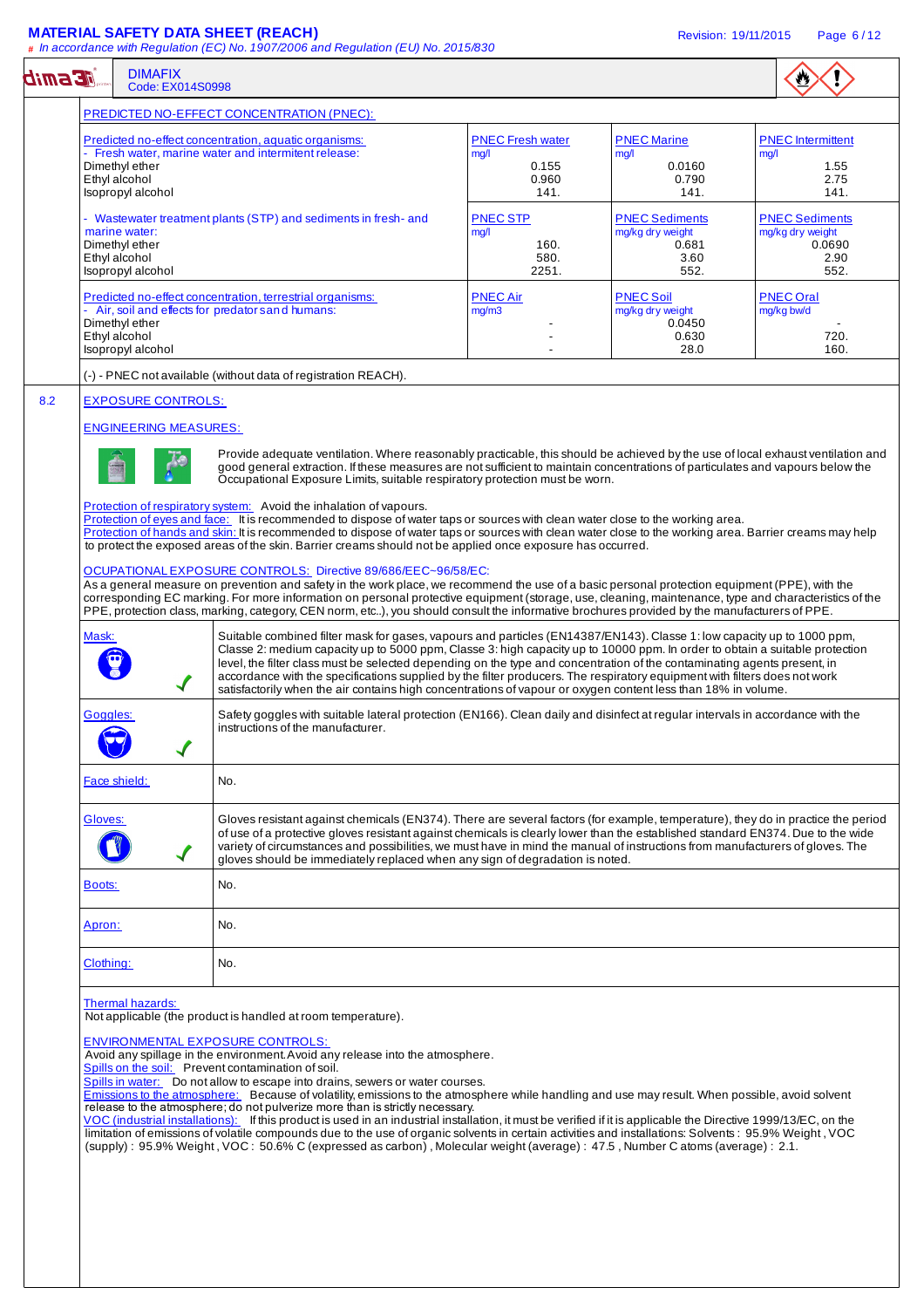# **MATERIAL SAFETY DATA SHEET (REACH) Revision: 19/11/2015** Page 7/12

|               | # In accordance with Regulation (EC) No. 1907/2006 and Regulation (EU) No. 2015/830                                                                                                                                                                                                                                                                                                                                                                                                                                                                                                                                                                                                                                                                                                  |                                                                                                                                                                                                                                                                                                                     |                       |
|---------------|--------------------------------------------------------------------------------------------------------------------------------------------------------------------------------------------------------------------------------------------------------------------------------------------------------------------------------------------------------------------------------------------------------------------------------------------------------------------------------------------------------------------------------------------------------------------------------------------------------------------------------------------------------------------------------------------------------------------------------------------------------------------------------------|---------------------------------------------------------------------------------------------------------------------------------------------------------------------------------------------------------------------------------------------------------------------------------------------------------------------|-----------------------|
| <b>EGERID</b> | <b>DIMAFIX</b><br>Code: EX014S0998                                                                                                                                                                                                                                                                                                                                                                                                                                                                                                                                                                                                                                                                                                                                                   |                                                                                                                                                                                                                                                                                                                     | ₩                     |
|               | <b>SECTION 9 : PHYSICAL AND CHEMICALP ROPERTIES</b>                                                                                                                                                                                                                                                                                                                                                                                                                                                                                                                                                                                                                                                                                                                                  |                                                                                                                                                                                                                                                                                                                     |                       |
| 9.1           | <b>INFORMATION ON BASIC PHYSICAL AND CHEMICAL PROPERTIES:</b><br>Appearance<br>- Physical state<br>- Odour<br>- Odour threshold<br>pH-value<br>$-$ pH<br>Change of state<br>- Melting point<br>- Initial boiling point<br><b>Density</b><br>- Relative density<br>Stability<br><b>Decomposition temperature</b><br>Viscosity:<br>- Viscosity (flow time)<br>Volatility:<br>- Vapour pressure<br>Solubility(ies)<br>- Solubility in water:<br>- Solubility in oils and fats:<br>Flammability:<br>- Flash point<br>- Upper/lower flammability or explosive limits<br>- Autoignition temperature<br><b>Explosive properties:</b><br>Vapours can form explosive mixtures with air and are able to flame up or explode in presence of an ignition source.<br><b>Oxidizing properties:</b> | Aerosol.<br>Characteristic<br>Not available (mixture).<br>Not applicable<br>Not applicable (mixture).<br>Not applicable<br>$0.715$ at $20/4$ <sup>o</sup> C<br>Not available<br>Not applicable<br>Not available<br>Not miscible<br>Not applicable<br>$-39.$ °C<br>3.2 - 23.5 % Volume 25°C<br>$282.$ <sup>o</sup> C | <b>Relative water</b> |
| 9.2           | Not classified as oxidizing product.<br>OTHER INFORMATION:<br>- Heat of combustion<br><b>Solids</b><br>- VOC (supply)<br>- VOC (supply)<br>The values indicated do not always coincide with product specifications. The data for the product specifications can be found in the technical data sheet<br>of the same. For additional information concerning physical and chemical properties related to safety and environment, see sections 7 and 12.                                                                                                                                                                                                                                                                                                                                | 7538. Kcal/kg<br>4.1 % Weight<br>95.9 % Weight<br>685.7 $g/l$                                                                                                                                                                                                                                                       |                       |
|               | <b>SECTION 10: STABILITY AND REACTIVITY</b>                                                                                                                                                                                                                                                                                                                                                                                                                                                                                                                                                                                                                                                                                                                                          |                                                                                                                                                                                                                                                                                                                     |                       |
| 10.1          | <b>REACTIVITY:</b><br>Corrosivity to metals: It is not corrosive to metals.<br>Pyrophorical properties: It is not pyrophoric.                                                                                                                                                                                                                                                                                                                                                                                                                                                                                                                                                                                                                                                        |                                                                                                                                                                                                                                                                                                                     |                       |
| 10.2          | <b>CHEMICAL STABILITY:</b><br>Stable under recommended storage and handling conditions.                                                                                                                                                                                                                                                                                                                                                                                                                                                                                                                                                                                                                                                                                              |                                                                                                                                                                                                                                                                                                                     |                       |
| 10.3          | POSSIBILITY OF HAZARDOUS REACTIONS:<br>Possible dangerous reaction with reducing agents, oxidizing agents, acids.                                                                                                                                                                                                                                                                                                                                                                                                                                                                                                                                                                                                                                                                    |                                                                                                                                                                                                                                                                                                                     |                       |
| 10.4          | <b>CONDITIONS TO AVOID:</b><br>Heat: Keep away from sources of heat.<br>Light: Avoid direct contact with sunlight.<br>Air: Not applicable.<br>Humidity: Avoid extreme humidity conditions.<br>Pressure: Not applicable.<br>Shock: Not applicable.                                                                                                                                                                                                                                                                                                                                                                                                                                                                                                                                    |                                                                                                                                                                                                                                                                                                                     |                       |
| 10.5          | <b>INCOMPATIBLE MATERIALS:</b><br>Keep away from oxidixing agents, from strongly alkaline and strongly acid materials.                                                                                                                                                                                                                                                                                                                                                                                                                                                                                                                                                                                                                                                               |                                                                                                                                                                                                                                                                                                                     |                       |
| 10.6          | <b>HAZARDOUS DECOMPOSITION PRODUCTS:</b><br>As consequence of thermal decomposition, hazardous products may be produced: nitrogen oxides.                                                                                                                                                                                                                                                                                                                                                                                                                                                                                                                                                                                                                                            |                                                                                                                                                                                                                                                                                                                     |                       |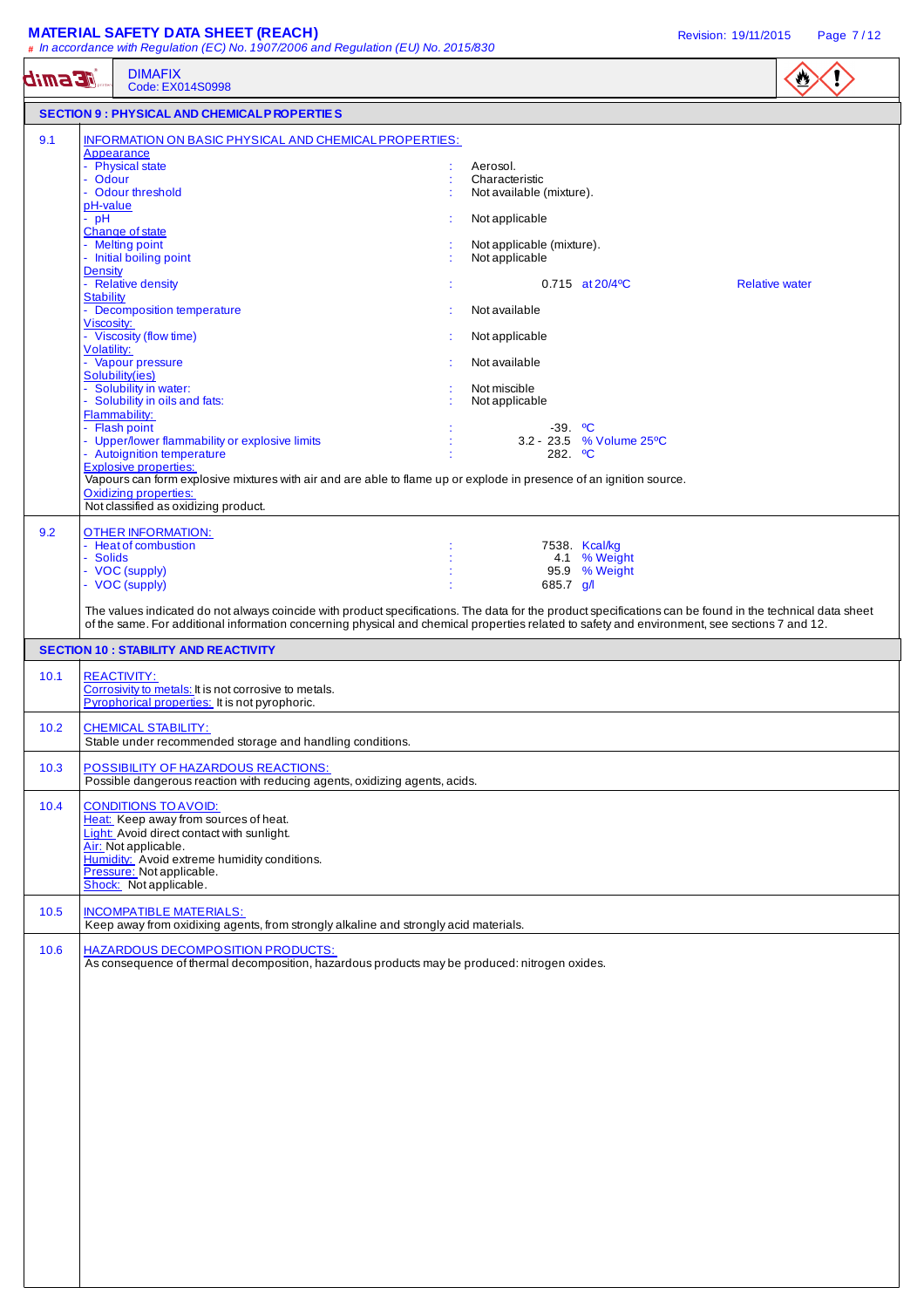### **MATERIAL SAFETY DATA SHEET (REACH)** Revision: 19/11/2015 Page 8 / 12

| <b>DIMAFIX</b><br><b>Æsmit</b><br>Code: EX014S0998                                                                                                                                                                                               |                                                                                      |       |                                                 |                                                                                     |                              |
|--------------------------------------------------------------------------------------------------------------------------------------------------------------------------------------------------------------------------------------------------|--------------------------------------------------------------------------------------|-------|-------------------------------------------------|-------------------------------------------------------------------------------------|------------------------------|
| <b>SECTION 11 : TOXIC OLOGICAL INFORMATION</b>                                                                                                                                                                                                   |                                                                                      |       |                                                 |                                                                                     |                              |
| No experimental toxicological data on the preparation is available. The toxicological classification for these mixture has been carried out by using the conventional<br>calculation method of the Regulation (EC) No. 1272/2008~487/2013 (CLP). |                                                                                      |       |                                                 |                                                                                     |                              |
| INFORMATION ON TOXICOLOGICAL EFFECTS:                                                                                                                                                                                                            |                                                                                      |       |                                                 |                                                                                     |                              |
| <b>ACUTE TOXICITY:</b>                                                                                                                                                                                                                           |                                                                                      |       |                                                 |                                                                                     |                              |
| Dose and lethal concentrations                                                                                                                                                                                                                   |                                                                                      |       | DL50 (OECD 401)                                 | DL50 (OECD 402)                                                                     | CL50 (OECD 403)              |
| for individual ingredients:                                                                                                                                                                                                                      |                                                                                      |       | mg/kg oral                                      | mg/kg cutaneous                                                                     | mg/m3.4h inhalation          |
| Dimethyl ether<br>Ethyl alcohol                                                                                                                                                                                                                  |                                                                                      |       | 10470. Rat                                      | > 20000. Rabbit                                                                     | > 100000 Rat<br>> 20000. Rat |
| Isopropyl alcohol                                                                                                                                                                                                                                |                                                                                      |       | 5045. Rat                                       | 12800. Rabbit                                                                       | > 72600. Rat                 |
| No observed adverse effect level<br>Not available                                                                                                                                                                                                |                                                                                      |       |                                                 |                                                                                     |                              |
| Lowest observed adverse effect level<br>Not available                                                                                                                                                                                            |                                                                                      |       |                                                 |                                                                                     |                              |
| <b>INFORMATION ON LIKELY ROUTES OF EX POSURE: Acute toxicity:</b>                                                                                                                                                                                |                                                                                      |       |                                                 |                                                                                     |                              |
| Routes of exposure<br><b>Acute toxicity</b><br>Cat.<br>Main effects, acute and/or delayed                                                                                                                                                        |                                                                                      |       |                                                 |                                                                                     |                              |
| Inhalation:                                                                                                                                                                                                                                      | $ETA > 20000$ mg/m3                                                                  |       |                                                 | Not classified as a product with acute toxicity if inhaled (based on available      |                              |
| Not classified                                                                                                                                                                                                                                   |                                                                                      |       | data, the classification criteria are not met). |                                                                                     |                              |
| Skin:                                                                                                                                                                                                                                            | $ETA > 2000$ mg/kg                                                                   |       |                                                 | Not classified as a product with acute toxicity in contact with skin (based on      |                              |
| Not classified                                                                                                                                                                                                                                   |                                                                                      |       |                                                 | available data, the classification criteria are not met).                           |                              |
| Not available<br>Not classified as a product with acute toxicity by eye contact (lack of data).<br>Eyes:                                                                                                                                         |                                                                                      |       |                                                 |                                                                                     |                              |
| Not classified                                                                                                                                                                                                                                   |                                                                                      |       |                                                 |                                                                                     |                              |
| $ETA > 5000$ mg/kg<br>Not classified as a product with acute toxicity if swallowed (based on available<br>Ingestion:                                                                                                                             |                                                                                      |       |                                                 |                                                                                     |                              |
| Not classified<br>data, the classification criteria are not met).                                                                                                                                                                                |                                                                                      |       |                                                 |                                                                                     |                              |
| CORROSION / IRRITATION / SENSITISATION :<br>Danger class                                                                                                                                                                                         | <b>Target organs</b>                                                                 | Cat.  | Main effects, acute and/or delayed              |                                                                                     |                              |
| Respiratory corrosion/irritation:                                                                                                                                                                                                                |                                                                                      |       |                                                 | Not classified as a product corrosive or irritant by inhalation (based on available |                              |
| Not classified                                                                                                                                                                                                                                   |                                                                                      |       | data, the classification criteria are not met). |                                                                                     |                              |
| Skin corrosion/irritation:                                                                                                                                                                                                                       |                                                                                      |       |                                                 | Not classified as a product corrosive or irritant in contact with skin (based on    |                              |
| Not classified                                                                                                                                                                                                                                   |                                                                                      |       |                                                 | available data, the classification criteria are not met).                           |                              |
| Serious eye damage/irritation:                                                                                                                                                                                                                   | Eyes                                                                                 | Cat.2 | IRRITANT: Causes serious eye irritation.        |                                                                                     |                              |
| $\diamondsuit$                                                                                                                                                                                                                                   | $\circledcirc$                                                                       |       |                                                 |                                                                                     |                              |
| <b>Respiratory sensitisation:</b>                                                                                                                                                                                                                |                                                                                      |       |                                                 | Not classified as a product sensitising by inhalation (based on available data,     |                              |
| Not classified                                                                                                                                                                                                                                   |                                                                                      |       | the classification criteria are not met).       |                                                                                     |                              |
| Skin sensitisation:                                                                                                                                                                                                                              |                                                                                      |       |                                                 | Not classified as a product sensitising by skin contact (based on available         |                              |
| Not classified                                                                                                                                                                                                                                   |                                                                                      |       | data, the classification criteria are not met). |                                                                                     |                              |
|                                                                                                                                                                                                                                                  |                                                                                      |       |                                                 |                                                                                     |                              |
| <b>ASPIRATION HAZARD:</b>                                                                                                                                                                                                                        |                                                                                      |       |                                                 |                                                                                     |                              |
| Danger class                                                                                                                                                                                                                                     | <b>Target organs</b>                                                                 | Cat.  | Main effects, acute and/or delayed              |                                                                                     |                              |
| <b>Aspiration hazard:</b><br>Not classified                                                                                                                                                                                                      |                                                                                      |       | Not applicable.                                 |                                                                                     |                              |
|                                                                                                                                                                                                                                                  |                                                                                      |       |                                                 |                                                                                     |                              |
| SPECIFIC TARGET ORGANS TOXICITY (STOT): Single exposure (SE) and/or Repeated exposure (RE):                                                                                                                                                      |                                                                                      |       |                                                 |                                                                                     |                              |
| Not classified as a dangerous product for target organs (based on available data, the classification criteria are not met).                                                                                                                      |                                                                                      |       |                                                 |                                                                                     |                              |
| <b>CMR EFFECTS:</b>                                                                                                                                                                                                                              |                                                                                      |       |                                                 |                                                                                     |                              |
| Carcinogenic effects: Is not considered as a carcinogenic product.<br>Genotoxicity: Is not considered as a mutagenic product.                                                                                                                    |                                                                                      |       |                                                 |                                                                                     |                              |
|                                                                                                                                                                                                                                                  | Toxicity for reproduction: Do not harm fertility. Do not harm the fetus developping. |       |                                                 |                                                                                     |                              |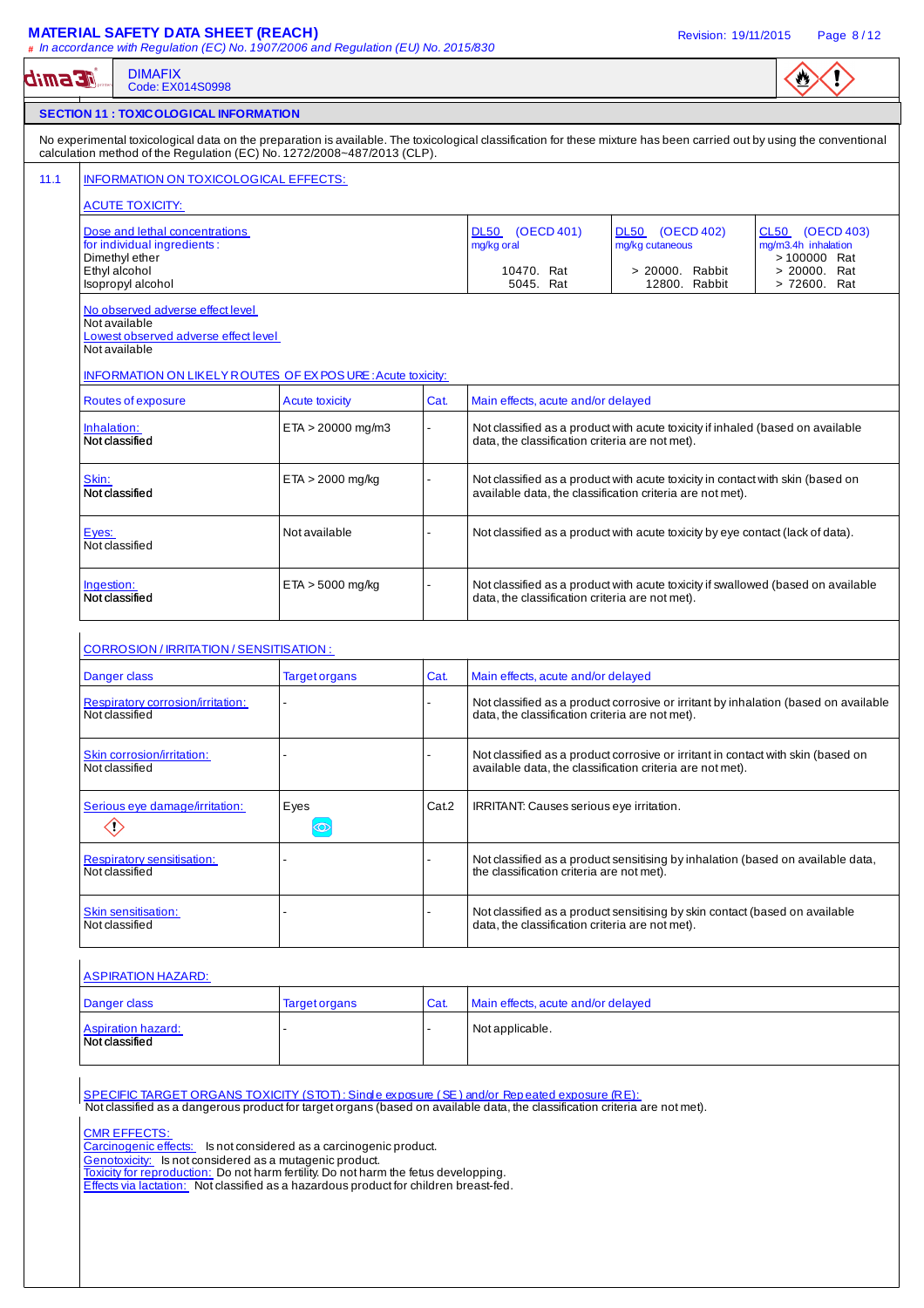## **MATERIAL SAFETY DATA SHEET (REACH) Revision: 19/11/2015** Page 9/12

|      | <b>DIMAFIX</b><br>Code: EX014S0998                                                                                                                                 |                               |                                                     | ₩                                      |  |  |  |
|------|--------------------------------------------------------------------------------------------------------------------------------------------------------------------|-------------------------------|-----------------------------------------------------|----------------------------------------|--|--|--|
|      | <b>SECTION 12 : ECOLOGICAL INFORMATION</b>                                                                                                                         |                               |                                                     |                                        |  |  |  |
|      | No experimental ecotoxicological data on the preparation as such is available. The ecotoxicological classification for these mixture has been carried out by using |                               |                                                     |                                        |  |  |  |
| 12.1 | the conventional calculation method of the Regulation (EC) No. 1272/2008~487/2013 (CLP).<br><b>TOXICITY:</b>                                                       |                               |                                                     |                                        |  |  |  |
|      | Acute toxicity in aquatic environment                                                                                                                              | CL50 (OECD 203)               | CE50 (OECD 202)                                     | CE50 (OECD 201)                        |  |  |  |
|      | for individual ingredients:<br>Dimethyl ether                                                                                                                      | mg/l.96hours<br>4100. Fishes  | mg/l.48hours<br>4400. Daphnia                       | mg/l.72hours                           |  |  |  |
|      | Ethyl alcohol<br>Isopropyl alcohol                                                                                                                                 | 14200. Fishes<br>9640. Fishes | 5012. Daphnia<br>13300. Daphnia                     | 275. Algae<br>> 1000. Algae            |  |  |  |
|      | No observed effect concentration                                                                                                                                   |                               |                                                     |                                        |  |  |  |
|      | Not available<br>Lowest observed effect concentration                                                                                                              |                               |                                                     |                                        |  |  |  |
|      | Not available                                                                                                                                                      |                               |                                                     |                                        |  |  |  |
| 12.2 | PERSISTENCE AND DEGRADABILITY:<br>Not available.                                                                                                                   |                               |                                                     |                                        |  |  |  |
|      | Aerobic biodegradation                                                                                                                                             | <b>DQO</b>                    | %DBO/DQO                                            | Biodegradability                       |  |  |  |
|      | for individual ingredients:<br>Dimethyl ether                                                                                                                      | mgO2/g<br>1041.               | 5 days 14 days 28 days<br>$\sim 1. \sim 3. \sim 5.$ | Not easy                               |  |  |  |
|      | Ethyl alcohol<br>Isopropyl alcohol                                                                                                                                 | 1990.<br>2396.                | $\sim$ 74. $\sim$ 95. $\sim$ 99.                    | Easy<br>Easy                           |  |  |  |
| 12.3 | <b>BIOACCUMULATIVE POTENTIAL:</b><br>Not available.                                                                                                                |                               |                                                     |                                        |  |  |  |
|      | <b>Bioaccumulation</b>                                                                                                                                             | logPow                        | <b>BCF</b>                                          | <b>Potential</b>                       |  |  |  |
|      | for individual ingredients:<br>Dimethyl ether                                                                                                                      | 0.0700                        | L/kg<br>1.7 (calculated)                            | Unlikely, low                          |  |  |  |
|      | Ethyl alcohol<br>Isopropyl alcohol                                                                                                                                 | $-0.310$<br>0.0500            | 3.2 (calculated)<br>3.2 (calculated)                | No bioaccumulable<br>No bioaccumulable |  |  |  |
| 12.4 | <b>MOBILITY IN SOIL:</b><br>Not available.                                                                                                                         |                               |                                                     |                                        |  |  |  |
| 12.5 | RESULTS OF PBT AND VPVBASSESMENT: Annex XIII of Regulation (EC) no. 1907/2006:<br>Does not contain substances that fulfill the PBT/vPvB criteria.                  |                               |                                                     |                                        |  |  |  |
|      | Earth global warming potential: In case of fire or incineration liberates CO2.<br>Endocrine disrupting potential: Not available.                                   |                               |                                                     |                                        |  |  |  |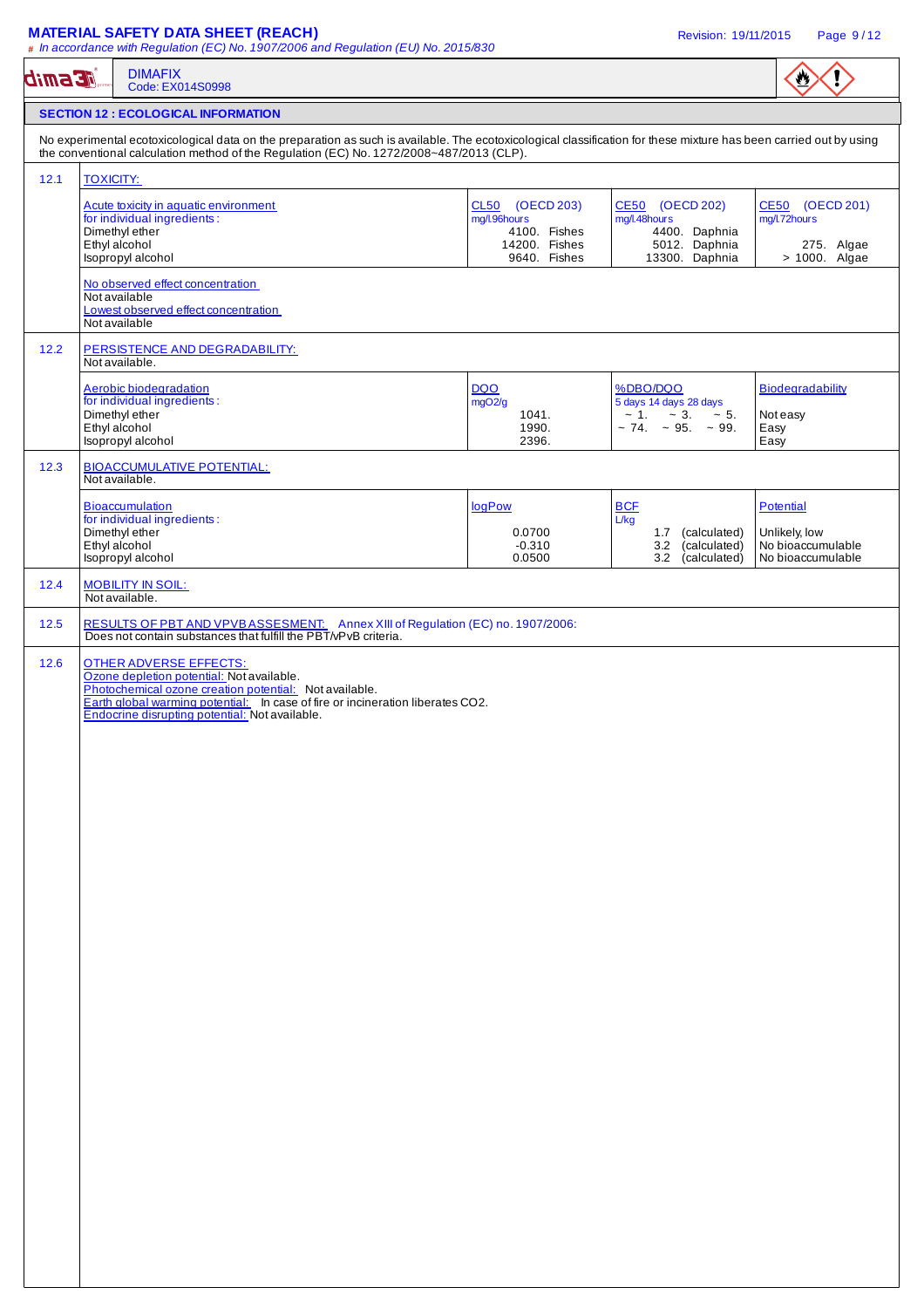### **MATERIAL SAFETY DATA SHEET (REACH)** Revision: 19/11/2015 Page 10 / 12

| <b>Esmib</b> | <b>DIMAFIX</b><br>Code: EX014S0998                                                                                                                                                                                                                                                                                                                                                                                                                                                                                                                                                                                                                    |  |
|--------------|-------------------------------------------------------------------------------------------------------------------------------------------------------------------------------------------------------------------------------------------------------------------------------------------------------------------------------------------------------------------------------------------------------------------------------------------------------------------------------------------------------------------------------------------------------------------------------------------------------------------------------------------------------|--|
|              | <b>SECTION 13 : DISPOSAL CONSIDERATIONS</b>                                                                                                                                                                                                                                                                                                                                                                                                                                                                                                                                                                                                           |  |
| 13.1         | <b>WASTE TREATMENT METHODS:</b> Directive 2008/98/EC:<br>Take all necessary measures to prevent the production of waste whenever possible. Analyse possible methods for revaluation or recycling. Do not<br>discharge into drains or the environment, dispose of at an authorised waste collection point. Waste should be handled and disposed of in accordance with<br>current local and national regulations. For exposure controls and personal protection measures, see section 8.<br>Disposal of empty containers: Directive 94/62/EC~2005/20/EC, Decision 2000/532/EC:                                                                          |  |
|              | Emptied containers and packaging should be disposed of in accordance with currently local and national regulations. The classification of packaging as<br>hazardous waste will depend on the degree of empting of the same, being the holder of the residue responsible for their classification, )in accordance with<br>Chapter 15 01 of Decision 2000/532/EC, and forwarding to the appropriate final destination. With contaminated containers and packaging, adopt the<br>same measures as for the product in itself. Ensure the container is completely empty before throwing it away.<br>Procedures for neutralising or destroying the product: |  |
|              | In accordance with local regulations. Do not incinerarate closed containers.                                                                                                                                                                                                                                                                                                                                                                                                                                                                                                                                                                          |  |
|              |                                                                                                                                                                                                                                                                                                                                                                                                                                                                                                                                                                                                                                                       |  |
|              |                                                                                                                                                                                                                                                                                                                                                                                                                                                                                                                                                                                                                                                       |  |
|              |                                                                                                                                                                                                                                                                                                                                                                                                                                                                                                                                                                                                                                                       |  |
|              |                                                                                                                                                                                                                                                                                                                                                                                                                                                                                                                                                                                                                                                       |  |
|              |                                                                                                                                                                                                                                                                                                                                                                                                                                                                                                                                                                                                                                                       |  |
|              |                                                                                                                                                                                                                                                                                                                                                                                                                                                                                                                                                                                                                                                       |  |
|              |                                                                                                                                                                                                                                                                                                                                                                                                                                                                                                                                                                                                                                                       |  |
|              |                                                                                                                                                                                                                                                                                                                                                                                                                                                                                                                                                                                                                                                       |  |
|              |                                                                                                                                                                                                                                                                                                                                                                                                                                                                                                                                                                                                                                                       |  |
|              |                                                                                                                                                                                                                                                                                                                                                                                                                                                                                                                                                                                                                                                       |  |
|              |                                                                                                                                                                                                                                                                                                                                                                                                                                                                                                                                                                                                                                                       |  |
|              |                                                                                                                                                                                                                                                                                                                                                                                                                                                                                                                                                                                                                                                       |  |
|              |                                                                                                                                                                                                                                                                                                                                                                                                                                                                                                                                                                                                                                                       |  |
|              |                                                                                                                                                                                                                                                                                                                                                                                                                                                                                                                                                                                                                                                       |  |
|              |                                                                                                                                                                                                                                                                                                                                                                                                                                                                                                                                                                                                                                                       |  |
|              |                                                                                                                                                                                                                                                                                                                                                                                                                                                                                                                                                                                                                                                       |  |
|              |                                                                                                                                                                                                                                                                                                                                                                                                                                                                                                                                                                                                                                                       |  |
|              |                                                                                                                                                                                                                                                                                                                                                                                                                                                                                                                                                                                                                                                       |  |
|              |                                                                                                                                                                                                                                                                                                                                                                                                                                                                                                                                                                                                                                                       |  |
|              |                                                                                                                                                                                                                                                                                                                                                                                                                                                                                                                                                                                                                                                       |  |
|              |                                                                                                                                                                                                                                                                                                                                                                                                                                                                                                                                                                                                                                                       |  |
|              |                                                                                                                                                                                                                                                                                                                                                                                                                                                                                                                                                                                                                                                       |  |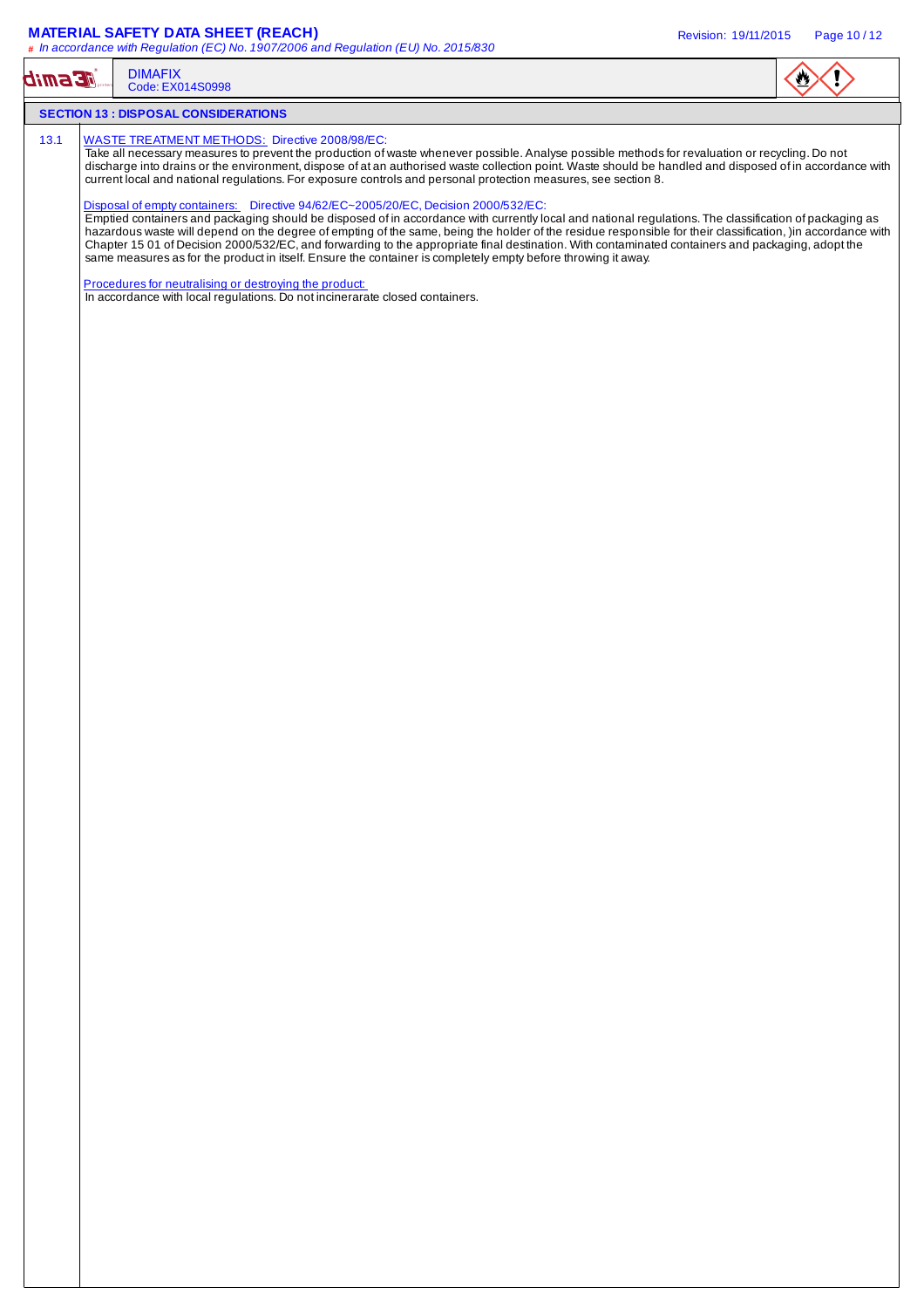## **MATERIAL SAFETY DATA SHEET (REACH) Revision: 19/11/2015** Page 11/12

|              | <b>DIMAFIX</b><br><b>EESMiD</b><br>Code: EX014S0998                                                |                                                                                                                                                                                      | $\bullet$ |
|--------------|----------------------------------------------------------------------------------------------------|--------------------------------------------------------------------------------------------------------------------------------------------------------------------------------------|-----------|
|              | <b>SECTION 14 : TRANSPORT INFORMATION</b>                                                          |                                                                                                                                                                                      |           |
| 14.1         | <b>UN NUMBER: 1950</b>                                                                             |                                                                                                                                                                                      |           |
| 14.2         | UN PROPER SHIPPING NAME:<br><b>AEROSOLS</b>                                                        |                                                                                                                                                                                      |           |
| 14.3<br>14.4 | TRANSPORT HAZARD CLASS(ES) AND PACKING GROUP:                                                      |                                                                                                                                                                                      |           |
|              | Transport by road (ADR 2015) and<br>Transport by rail (RID 2015):                                  |                                                                                                                                                                                      |           |
|              | - Class:                                                                                           | 2                                                                                                                                                                                    |           |
|              | - Packaging group:<br>- Classification code:                                                       | $\overline{\phantom{a}}$<br>5F                                                                                                                                                       |           |
|              | - Tunnel restriction code:                                                                         | (D)                                                                                                                                                                                  |           |
|              | - Transport category:<br>- Limited quantities:                                                     | 2, max. ADR 1.1.3.6. 333 L<br>LQ2 (see total exemptions ADR 3.4)                                                                                                                     |           |
|              | - Transport document:<br>- Instructions in writing:                                                | Consignment paper.<br>ADR 5.4.3.4                                                                                                                                                    |           |
|              |                                                                                                    |                                                                                                                                                                                      |           |
|              | Transport by sea (IMDG 36-12):                                                                     |                                                                                                                                                                                      |           |
|              | - Class:                                                                                           | 2                                                                                                                                                                                    |           |
|              | - Packaging group:<br>- Emergency Sheet (EmS):                                                     | $F-D.S-U$                                                                                                                                                                            |           |
|              | - First Aid Guide (MFAG):                                                                          | 620*                                                                                                                                                                                 |           |
|              | - Marine pollutant:<br>- Transport document:                                                       | No.<br>Shipping Bill of lading.                                                                                                                                                      |           |
|              | Transport by air (ICAO/IATA 2014):                                                                 |                                                                                                                                                                                      |           |
|              |                                                                                                    |                                                                                                                                                                                      |           |
|              | - Class:<br>- Packaging group:                                                                     | 2                                                                                                                                                                                    |           |
|              | - Transport document:<br>Transport by inland waterways (ADN):                                      | Air Bill of lading.                                                                                                                                                                  |           |
|              | Not available.                                                                                     |                                                                                                                                                                                      |           |
| 14.5         | <b>ENVIRONMENTAL HAZARDS:</b><br>Not applicable (not classified as hazardous for the environment). |                                                                                                                                                                                      |           |
| 14.6         | <b>SPECIAL PRECAUTIONS FOR USER:</b><br>position and sure. Ensure adequate ventilation.            | Ensure that persons transporting the product know what to do in case of accident or spill. Always transport in closed containers that are in a vertical                              |           |
| 14.7         | Not applicable.                                                                                    | TRANSPORT IN BULK ACCORDING TO ANNEX II OF MARPOL 73/78 AND THE IBC CODE:                                                                                                            |           |
|              | <b>SECTION 15 : REGULATORY INFORMATION</b>                                                         |                                                                                                                                                                                      |           |
| 15.1         |                                                                                                    | EU SAFETY, HEALTH AND ENVIRONMENTAL REGULATIONS/LEGISLATION SPECIFIC:<br>The regulations applicable to this product generally are listed throughout this material safety data sheet. |           |
|              | Restrictions on manufacture, placing on market and use: See section 1.2                            |                                                                                                                                                                                      |           |
|              | Control of the risks inherent in major accidents (Seveso III): See section 7.2                     |                                                                                                                                                                                      |           |
|              |                                                                                                    | Tactile warning of danger: Not applicable (the classification criteria are not met).                                                                                                 |           |
|              | Child safety protection: Not applicable (the classification criteria are not met).                 |                                                                                                                                                                                      |           |
|              | Legislación específica sobre aerosoles:<br>packages.                                               | It is applicable the Directive 75/324/EEC~2013/10/EU, relating to aerosol dispensers and the Directive 87/404/EEC, concerning simple preasure                                        |           |
|              | <b>OTHER REGULATIONS:</b><br>Not available                                                         |                                                                                                                                                                                      |           |
| 15.2         | <b>CHEMICAL SAFETY ASSESSMENT:</b>                                                                 |                                                                                                                                                                                      |           |
|              | $\#$ For this mixture has not been carried out a chemical safety assessment.                       |                                                                                                                                                                                      |           |
|              |                                                                                                    |                                                                                                                                                                                      |           |
|              |                                                                                                    |                                                                                                                                                                                      |           |
|              |                                                                                                    |                                                                                                                                                                                      |           |
|              |                                                                                                    |                                                                                                                                                                                      |           |
|              |                                                                                                    |                                                                                                                                                                                      |           |
|              |                                                                                                    |                                                                                                                                                                                      |           |
|              |                                                                                                    |                                                                                                                                                                                      |           |
|              |                                                                                                    |                                                                                                                                                                                      |           |
|              |                                                                                                    |                                                                                                                                                                                      |           |
|              |                                                                                                    |                                                                                                                                                                                      |           |